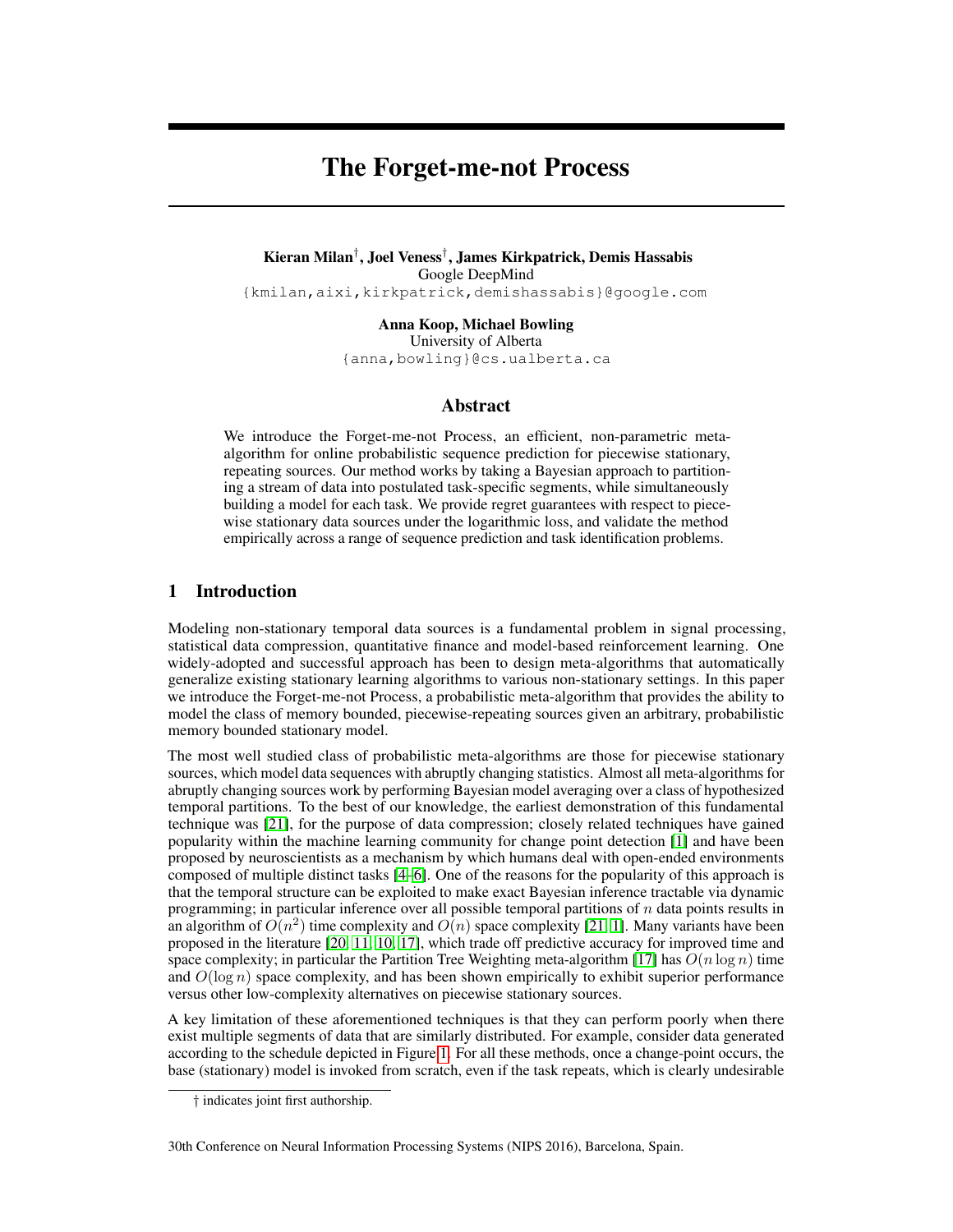

Figure 1: An example task segmentation.

in many situations of interest. Our main contribution in this paper is to introduce the Forget-me-not Process, which has the ability to avoid having to relearn repeated tasks, while still maintaining essentially the same theoretical performance guarantees as Partition Tree Weighting on piecewise stationary sources.

### 2 Preliminaries

We now introduce some notation and necessary background material.

Sequential Probabilistic Data Generators. We begin with some terminology for sequential, probabilistic data generating sources. An alphabet is a finite non-empty set of symbols, which we will denote by X. A string  $x_1x_2...x_n \in \mathcal{X}^n$  of length n is denoted by  $x_{1:n}$ . The prefix  $x_{1:j}$  of  $x_{1:n}$ , where  $j \leq n$ , is denoted by  $x_{\leq j}$  or  $x_{\leq j+1}$ . The empty string is denoted by  $\epsilon$  and we define  $\mathcal{X}^* = \{\epsilon\} \cup \bigcup_{i=1}^{\infty} \mathcal{X}^i$ . Our notation also generalizes to out of bounds indices; that is, given a string  $x_{1:n}$  and an integer  $m > n$ , we define  $x_{1:m} := x_{1:n}$  and  $x_{m:n} := \epsilon$ . The concatenation of two strings  $s, r \in \mathcal{X}^*$  is denoted by sr. Unless otherwise specified, base 2 is assumed for all logarithms.

A sequential probabilistic data generating source  $\rho$  is defined by a sequence of probability mass functions  $\rho_n : \mathcal{X}^n \to [0,1]$ , for all  $n \in \mathbb{N}$ , satisfying the constraint that  $\rho_n(x_{1:n}) = \sum_{y \in \mathcal{X}} \rho_{n+1}(x_{1:n}y)$ for all  $x_{1:n} \in \mathcal{X}^n$ , with base case  $\rho_0(\epsilon) = 1$ . From here onwards, whenever the meaning is clear from the argument to  $\rho$ , the subscripts on  $\rho$  will be dropped. Under this definition, the conditional probability of a symbol  $x_n$  given previous data  $x_{\le n}$  is defined as  $\rho(x_n | x_{\le n}) := \rho(x_{1:n})/\rho(x_{\le n})$ provided  $\rho(x_{\le n}) > 0$ , with the familiar chain rule  $\rho(x_{i:j} | x_{\le i}) = \prod_{k=i}^{j} \rho(x_k | x_{\le k})$  applying as usual. Notice too that a new sequential probabilistic data generating source  $\nu$  can be obtained from an existing source  $\rho$  by conditioning on a fixed sequence of input data. More explicitly, given a string  $s \in \mathcal{X}^*$ , one can define  $\nu(x_{1:n}) := \rho(x_{1:n} | s)$  for all n; we will use the notation  $\rho[s]$  to compactly denote such a derived probabilistic data generating source.

Temporal Partitions, Piecewise Sources and Piecewise-repeating sources. We now introduce some notation to formally describe temporal partitions and piecewise sources. A segment is a tuple  $(a, b) \in \mathbb{N} \times \mathbb{N}$  with  $a \leq b$ . A segment  $(a, b)$  is said to overlap with another segment  $(c, d)$  if there exists an  $i \in \mathbb{N}$  such that  $a \leq i \leq b$  and  $c \leq i \leq d$ . A temporal partition P of a set of time indices  $S = \{1, 2, \dots n\}$ , for some  $n \in \mathbb{N}$ , is a set of non-overlapping segments such that for all  $x \in S$ , there exists a segment  $(a, b) \in P$  such that  $a \le x \le b$ . We also use the overloaded notation  $\mathcal{P}(a, b) := \{(c, d) \in \mathcal{P} : a \leq c \leq d \leq b\}$  to denote the set of segments falling inclusively within the range  $(a, b)$ . Finally,  $\mathcal{T}_n$  will be used to denote the set of all possible temporal partitions of  $\{1, 2, \ldots, n\}.$ 

We can now define a piecewise data generating source  $\mu_{\cal P}^h$  in terms of a partition  ${\cal P}$  =  $\{(a_1,b_1),(a_2,b_2),\ldots\}$  and a set of probabilistic data generating sources  $\{\mu^1,\mu^2,\ldots\}$ , such that for all  $n \in \mathbb{N}$ , for all  $x_{1:n} \in \mathcal{X}^n$ ,

$$
\mu_{\mathcal{P}}^h(x_{1:n}) := \prod_{(a,b)\in\mathcal{P}_n} \mu^{h(a)}(x_{a:b}),
$$

where  $\mathcal{P}_n := \{(a, b) \in \mathcal{P} : a \leq n\}$  and  $h : \mathbb{N} \to \mathbb{N}$  is a task assignment function that maps segment beginnings to task identifiers.

A piecewise *repeating* data generating source is a special case of a piecewise data generating source that satisfies the additional constraint that  $\exists a, c \in \{x : (x, y) \in \mathcal{P}\}\$  such that  $a \neq c$  and  $h(a) = h(c)$ .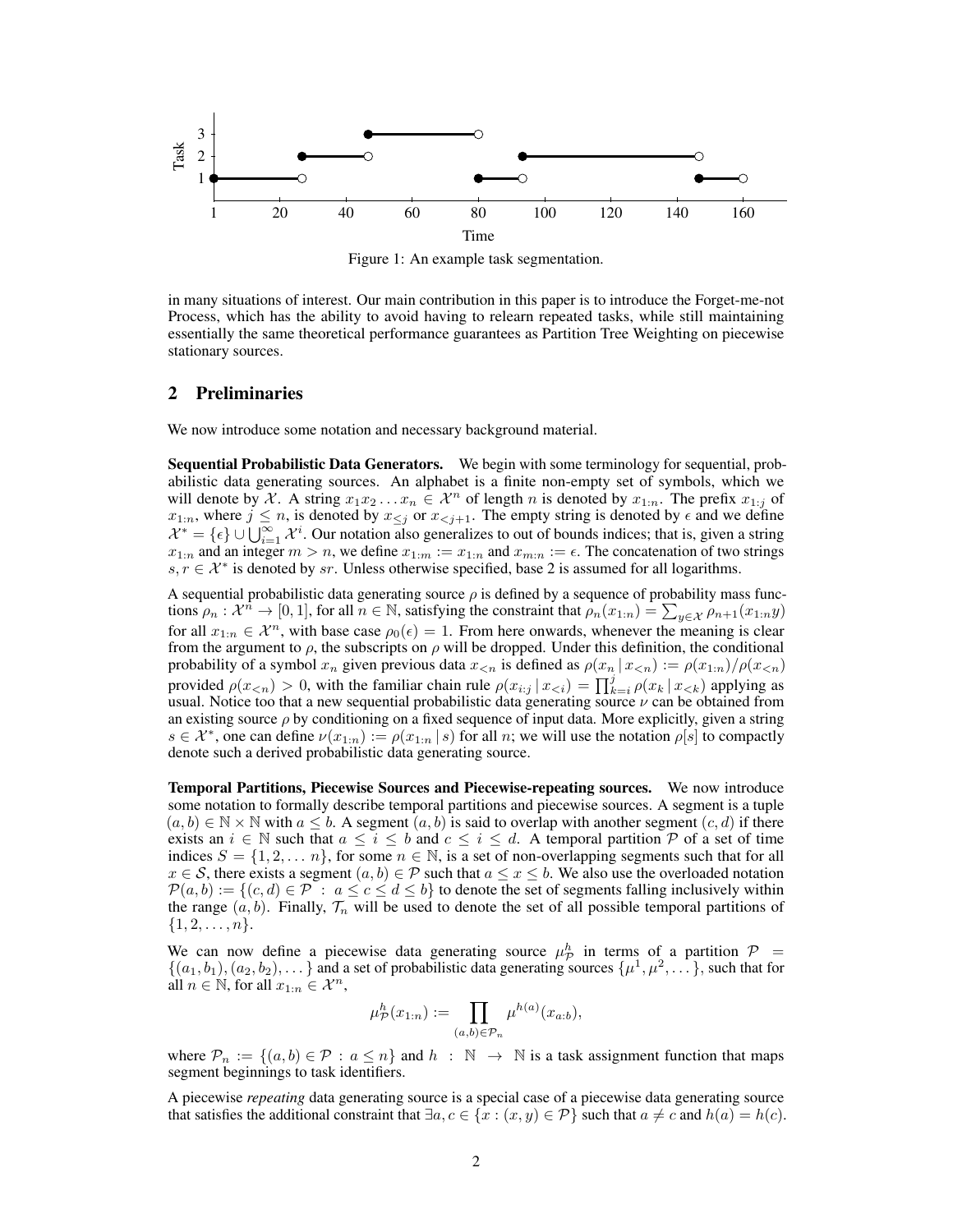In terms of modeling a piecewise repeating source, there are three key unknowns: the partition which defines the location of the change points, the task assignment function, and the model for each individual task.

Bayesian Sequence Prediction. A fundamental technique for constructing algorithms that work well under the logarithmic loss is Bayesian model averaging. We now provide a short overview sufficient for the purposes of this paper; for more detail, we recommend the work of [12] and [14].

Given a non-empty discrete set of probabilistic data generating sources  $\mathcal{M} := \{\rho_1, \rho_2, \dots\}$  and a prior weight  $w_0^{\rho} > 0$  for each  $\rho \in \mathcal{M}$  such that  $\sum_{\rho \in \mathcal{M}} w_0^{\rho} = 1$ , the Bayesian mixture predictor is defined in terms of its marginal by  $\xi(x_{1:n}) := \sum_{\rho \in \mathcal{M}}^{\rho} w_0^{\rho} \rho(x_{1:n})$ . The predictive probability is thus given by the ratio of the marginals  $\xi(x_n | x_{\leq n}) = \xi(x_{1:n}) / \xi(x_{\leq n})$ . The predictive probability can also be expressed in terms of a convex combination of conditional model predictions, with each model weighted by its posterior probability. More explicitly,

$$
\xi(x_n\mid x_{
$$

A fundamental property of Bayesian mixtures is that if there exists a model  $\rho^* \in \mathcal{M}$  that predicts well, then  $\xi$  will predict well since the cumulative loss satisfies

$$
-\log \xi(x_{1:n}) = -\log \sum_{\rho \in \mathcal{M}} w_0^{\rho} \rho(x_{1:n}) \le -\log w_0^{\rho^*} - \log \rho^*(x_{1:n}). \tag{1}
$$

Equation 1 implies that a constant regret is suffered when using  $\xi$  in place of the best (in hindsight) model within  $\mathcal{M}$ .

#### 3 The Forget-me-not Process

We now introduce the Forget-me-not Process (FMN), a meta-algorithm designed to better model piecewise-repeating data generating sources. As FMN is a meta-algorithm, it takes as input a base model, which we will hereby denote as  $\nu$ . At a high level, the main idea is to extend the Partition Tree Weighting [17] algorithm to incorporate a memory of previous model states, which is used to improve performance on repeated tasks. More concretely, our construction involves defining a two-level hierarchical process, with each level performing exact Bayesian model averaging. The first level will perform model averaging over a set of postulated segmentations of time, using the Partition Tree Weighting technique. The second level will perform model averaging over a *growing* set of stored base model states. We describe each level in turn before describing how to combine these ideas into the Forget-me-not Process.

Averaging over Temporal Segmentations. We now define the class of *binary temporal partitions*, which will correspond to the set of temporal partitions we perform model averaging over in the first level of our hierarchical model. Although more restrictive than the class of all possible temporal partitions, binary temporal partitions possess important computational advantages.

**Definition 1.** *Given a depth parameter*  $d \in \mathbb{N}$  *and a time*  $t \in \mathbb{N}$ *, the set*  $C_d(t)$  *of all binary temporal partitions from* t *is recursively defined by*

$$
\mathcal{C}_d(t) := \left\{ \{ (t, t + 2^d - 1) \} \right\} \cup \{ \mathcal{S}_1 \cup \mathcal{S}_2 : \mathcal{S}_1 \in \mathcal{C}_{d-1}(t), \mathcal{S}_2 \in \mathcal{C}_{d-1}(t + 2^{d-1}) \},
$$

*with*  $C_0(t) := \{ \{ (t, t) \} \}$ *. We also define*  $C_d := C_d(1)$ *.* 

Each binary temporal partition can be naturally mapped onto a tree structure known as a partition tree; for example, Figure 2 shows the collection of partition trees represented by  $C_2$ ; the leaves of each tree correspond to the segments within each particular partition. There are two important properties of binary temporal partition trees. The first is that there always exists a partition  $\mathcal{P}' \in \mathcal{C}_d$  which is close to any temporal partition  $P$ , in the sense that  $P'$  always starts a new segment whenever  $P$  does, and  $|\mathcal{P}'| \leq |\mathcal{P}|(\lceil \log n \rceil + 1)$  [17, Lemma 2]. The second is that exact Bayesian model averaging can be performed efficiently with an appropriate choice of prior. This is somewhat surprising, since the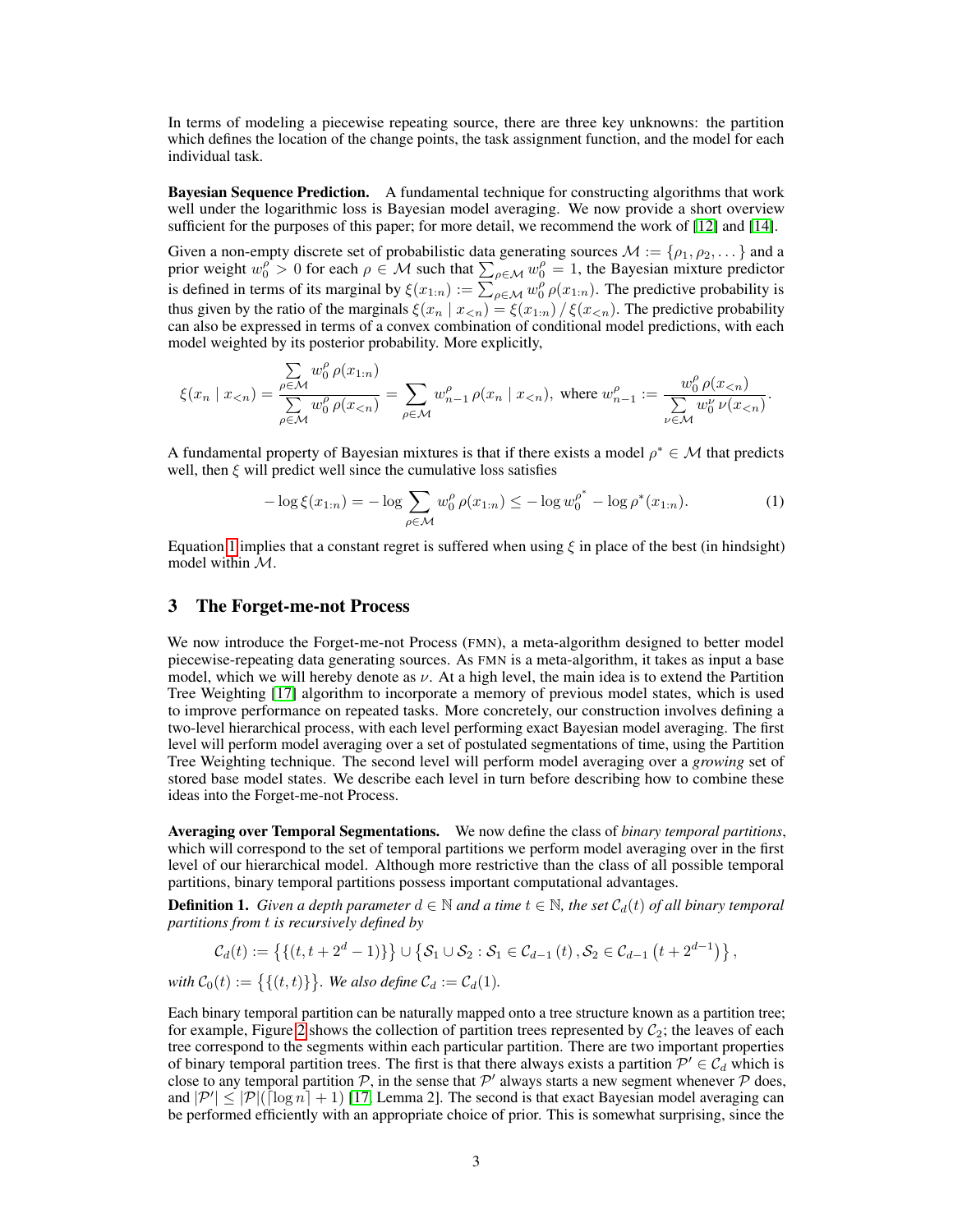

Figure 2: The set  $C_2$  represented as a collection of temporal partition trees.

number of binary temporal partitions  $|\mathcal{C}_d|$  grows double exponentially in d. The trick is to define, given a data sequence  $x_{1:n}$ , the Bayesian mixture

$$
PTW_d(x_{1:n}) := \sum_{\mathcal{P} \in \mathcal{C}_d} 2^{-\Gamma_d(\mathcal{P})} \prod_{(a,b) \in \mathcal{P}} \rho(x_{a:b}),
$$
\n(2)

where  $\Gamma_d(\mathcal{P})$  gives the number of nodes in the partition tree associated with  $\mathcal P$  that have a depth less than d and  $\rho$  denotes the base model to the PTW process. This prior weighting is identical to how the Context Tree Weighting method [22] weighs over tree structures, and is an application of the general technique used by the class of Tree Experts described in Section 5.3 of [3]. It is a valid prior, as one can show  $\sum_{\mathcal{P} \in \mathcal{C}_d} 2^{-\Gamma_d(\mathcal{P})} = 1$  for all  $d \in \mathbb{N}$ . A direct computation of Equation 2 is clearly intractable, but we can make use of the tree structured prior to recursively decompose Equation  $\tilde{2}$ using the following lemma.

**Lemma 1** (*Veness et al.* [17]). *For any depth*  $d \in \mathbb{N}$ , *for all*  $x_{1:n} \in \mathcal{X}^n$  *satisfying*  $n \leq 2^d$ ,

$$
PTW_d(x_{1:n}) = \frac{1}{2}\rho(x_{1:n}) + \frac{1}{2}PTW_{d-1}(x_{1:k})PTW_{d-1}(x_{k+1:n}),
$$

*where*  $k = 2^{d-1}$ *.* 

Averaging over Previous Model States given a Known Temporal Partition. Given a data sequence  $x_{1:n} \in \mathcal{X}^n$ , a base model  $\rho$  and a temporal partition  $\mathcal{P} := \{(a_1, b_1), \ldots, (a_m, b_m)\}\$  satisfying  $P \in \mathcal{T}_n$ , consider a sequential probabilistic model defined by

$$
\pi_{\mathcal{P}}(x_{1:n}) := \prod_{i=1}^{|\mathcal{P}|} \left( \sum_{\rho \in \mathcal{M}_i} \frac{1}{|\mathcal{M}_i|} \rho(x_{a_i:b_i}) \right),
$$

where  $\mathcal{M}_1 := \{\rho\}$  and  $\mathcal{M}_i := \mathcal{M}_{i-1} \cup \{\rho [x_{a_i:b_i}]\}_{\rho \in \mathcal{M}_{i-1}}$  for  $1 < i \leq |\mathcal{P}|$ .

Here, whenever the *i*th segment of data is seen, each model in  $\mathcal{M}_i$  is given the option of either ignoring or adapting to this segment's data, which implies  $|\mathcal{M}_i|~=~2$   $|\mathcal{M}_{i-1}|.$  Using an argument similar to Equation 1, and letting  $x_{\leq t}^{h(t)}$  denote the subsequence of  $x_{\leq t}$  generated by  $\mu^{h(t)}$ , we can see that the cumulative loss when the data is generated by a piecewise-repeating source  $\mu_{\cal P}^h$  is bounded by

$$
-\log \pi_{\mathcal{P}}(x_{1:n}) = -\log \prod_{i=1}^{|\mathcal{P}|} \left( \sum_{\rho \in \mathcal{M}_i} \frac{1}{|\mathcal{M}_i|} \rho(x_{a_i:b_i}) \right) = -\log \prod_{i=1}^{|\mathcal{P}|} \left( \sum_{\rho \in \mathcal{M}_i} 2^{-i+1} \rho(x_{a_i:b_i}) \right)
$$
  

$$
\leq -\log \prod_{i=1}^{|\mathcal{P}|} 2^{-i+1} \rho(x_{a_i:b_i} | x_{< a_i}^{h(a_i)}) = \frac{|\mathcal{P}|^2 - |\mathcal{P}|}{2} - \log \prod_{i=1}^{|\mathcal{P}|} \rho(x_{a_i:b_i} | x_{< a_i}^{h(a_i)}) . \tag{3}
$$

Roughly speaking, this bound implies that  $\pi_P(x_{1:n})$  will perform almost as well as if we knew  $h(\cdot)$  in advance, provided the number of segments grows  $o(\sqrt{n})$ . The two main drawbacks with this approach are that: a) computing  $\pi_{\mathcal{P}}(x_{1:n})$  takes time exponential in  $|\mathcal{P}|$ ; and b) a regret of  $(|\mathcal{P}|^2 - |\mathcal{P}|)/2$  seems overly large in cases where the source isn't repeating. These problems can be rectified with the following modified process,

$$
\nu_{\mathcal{P}}(x_{1:n}) := \prod_{i=1}^{|\mathcal{P}|} \left( \frac{1}{2} \rho(x_{a_i:b_i}) + \frac{1}{2} \sum_{\rho' \in \mathcal{M}_i \setminus \{\rho\}} \frac{1}{|\mathcal{M}_i| - 1} \rho'(x_{a_i:b_i}) \right)
$$
(4)

where now  $M_1 := \{\rho\}$  and  $M_i := \mathcal{M}_{i-1} \cup \{\rho^*[x_{a_i:b_i}] \mid \rho^* = \operatorname{argmax}_{\rho \in \mathcal{M}_{i-1}} \{\rho(x_{a_i:b_i})\}\}.$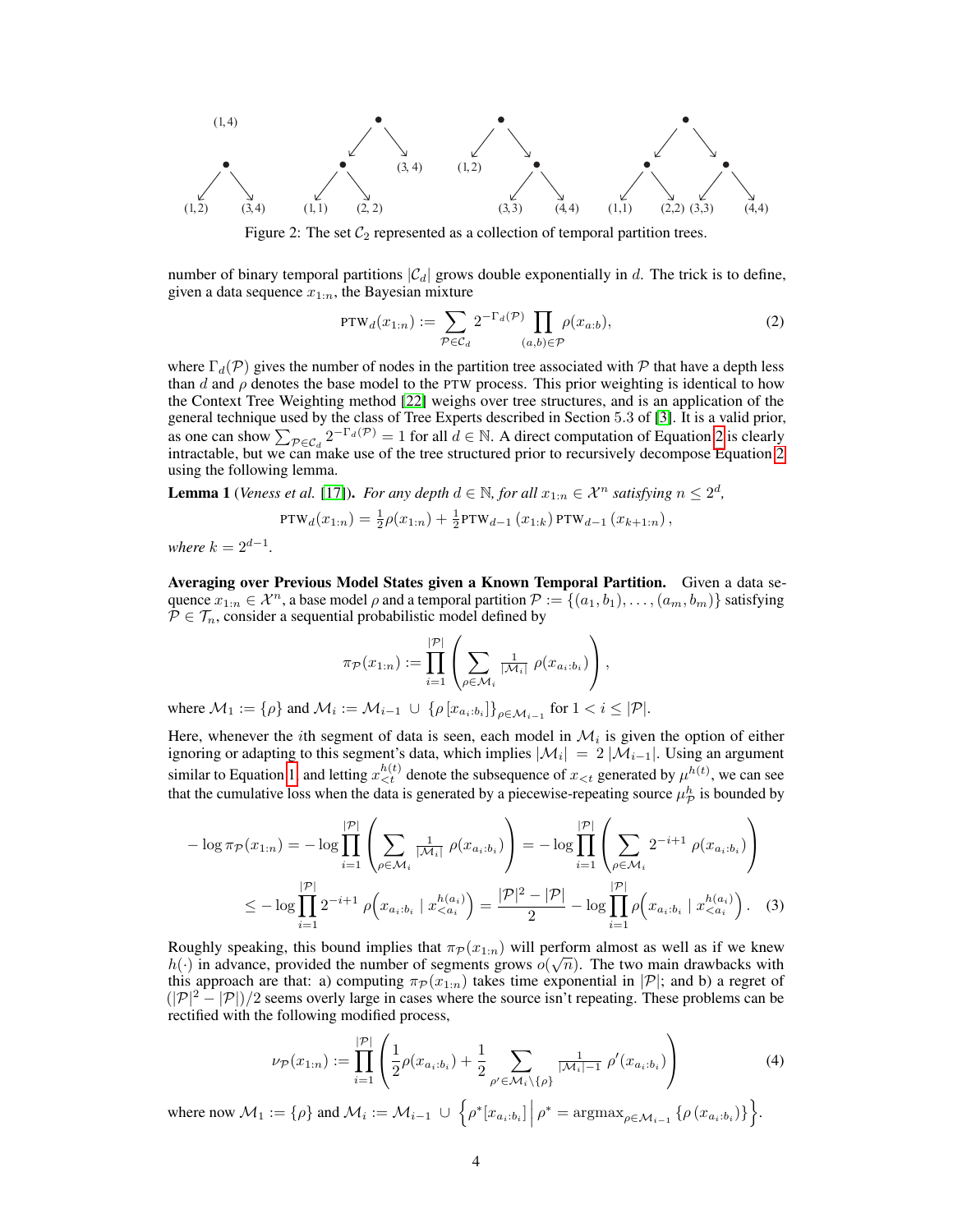

Figure 3: A graphical depiction of the Forget Me Not process  $(d = 3)$  after processing 7 symbols.

With this modified definition of  $\mathcal{M}_i$ , where the argmax implements a greedy approximation (ties are broken arbitrarily),  $|\mathcal{M}_i|$  now grows linearly with the number of segments, and thus the overall time to compute  $\nu_P(x_{1:n})$  is  $O(|P|n)$  assuming the base model runs in linear time. Although heuristic, this approximation is justified provided that  $\rho |\epsilon|$  assigns the highest probability out of any model in  $\mathcal{M}_i$  whenever a task is seen for the first time, and that a model trained on k segments for a given task is always better than a model trained on less than  $k$  segments for the same task (or a model trained on any number of other tasks). Furthermore, using a similar dominance argument to Equations 1 and 3, the cost of not knowing  $h(\cdot)$  with respect to piecewise non-repeating sources is now  $|\mathcal{P}|$  vs  $O(|\mathcal{P}|^2)$ .

Averaging over Binary Temporal Segmentations and Previous Model States. This section describes how to hierarchically combine the PTW and  $\nu_{\mathcal{P}}$  models to give rise to the Forget Me Not process. Our goal will be to perform model averaging over both binary temporal segmentations and previous model states. This can be achieved by instantiating the PTW meta-algorithm with a *sequence* of time dependent base models similar in spirit to  $\nu_{\mathcal{P}}$ .

Intuitively, this requires modifying the definition of  $\mathcal{M}_i$  so that the best performing model state, for any completed segment within the PTW process, is available for future predictions. For example, Figure 3 provides a graphical depiction of our desired FMN<sub>3</sub> process after processing 7 symbols. The dashed segments ending in unfilled circles describe the segments whose set of base models are contributing to the predictive distribution at time 8. The solid-line segments denote previously completed segments for which we want the best performing model state to be remembered and made available to segments starting at later times. A solid circle indicates a time where a model is added to the pool of available models; note that now multiple models can be added at any particular time.

We now formalize the above intuitions. Let  $\mathcal{B}_t := \{(a, b) \in \mathcal{C}_d : b = t\}$  be the set of segments ending at time  $t \leq 2^d$ . Given an an arbitrary string  $s \in \mathcal{X}^*$ , our desired sequence of base models is given by

$$
\nu_t(s) := \frac{1}{2}\rho(s) + \frac{1}{2} \sum_{\rho' \in \mathcal{M}_t \setminus \{\rho\}} \frac{1}{|\mathcal{M}_t| - 1} \rho'(s),\tag{5}
$$

with the model pool defined by  $\mathcal{M}_1 := \{ \rho \}$  and

$$
\mathcal{M}_t := \mathcal{M}_{t-1} \cup \bigcup_{(a,b)\in\mathcal{B}_{t-1}} \left\{ \rho^* [s_{a:b}] \middle| \rho^* = \underset{\rho \in \mathcal{M}_a}{\operatorname{argmax}} \left\{ \rho \left( s_{a:b} \right) \right\} \right\} \quad \text{for } t > 1. \tag{6}
$$

Finally, substituting Equation 5 in for the base model of PTW yields our Forget Me Not process

$$
FMN_d(x_{1:n}) := \sum_{\mathcal{P} \in \mathcal{C}_d} 2^{-\Gamma_d(\mathcal{P})} \prod_{(a,b) \in \mathcal{P}_n} \nu_a(x_{a:b}).
$$
\n(7)

**Algorithm.** Algorithm 1 describes how to compute the marginal probability  $FMM_d(x_{1:n})$ . The  $r_i$ variables store the segment start times for the unclosed segments at depth  $j$ ; the  $b_j$  variables implement a dynamic programming caching mechanism to speed up the PTW computation as explained in Section 3.3 of [17]; the  $w_i$  variables hold intermediate results needed to apply Lemma 1. The Most Significant Changed Bit routine  $MSCB_d(t)$ , invoked at line 4, is used to determine the range of segments ending at the current time t, and is defined for  $t > 1$  as the number of bits to the left of the most significant location at which the d-bit binary representations of  $t-1$  and  $t-2$  differ, with MSCB<sub>d</sub>(1) := 0 for all  $d \in \mathbb{N}$ . For example, in Figure 3, at  $t = 5$ , before processing  $x_5$ , we need to deal with the segments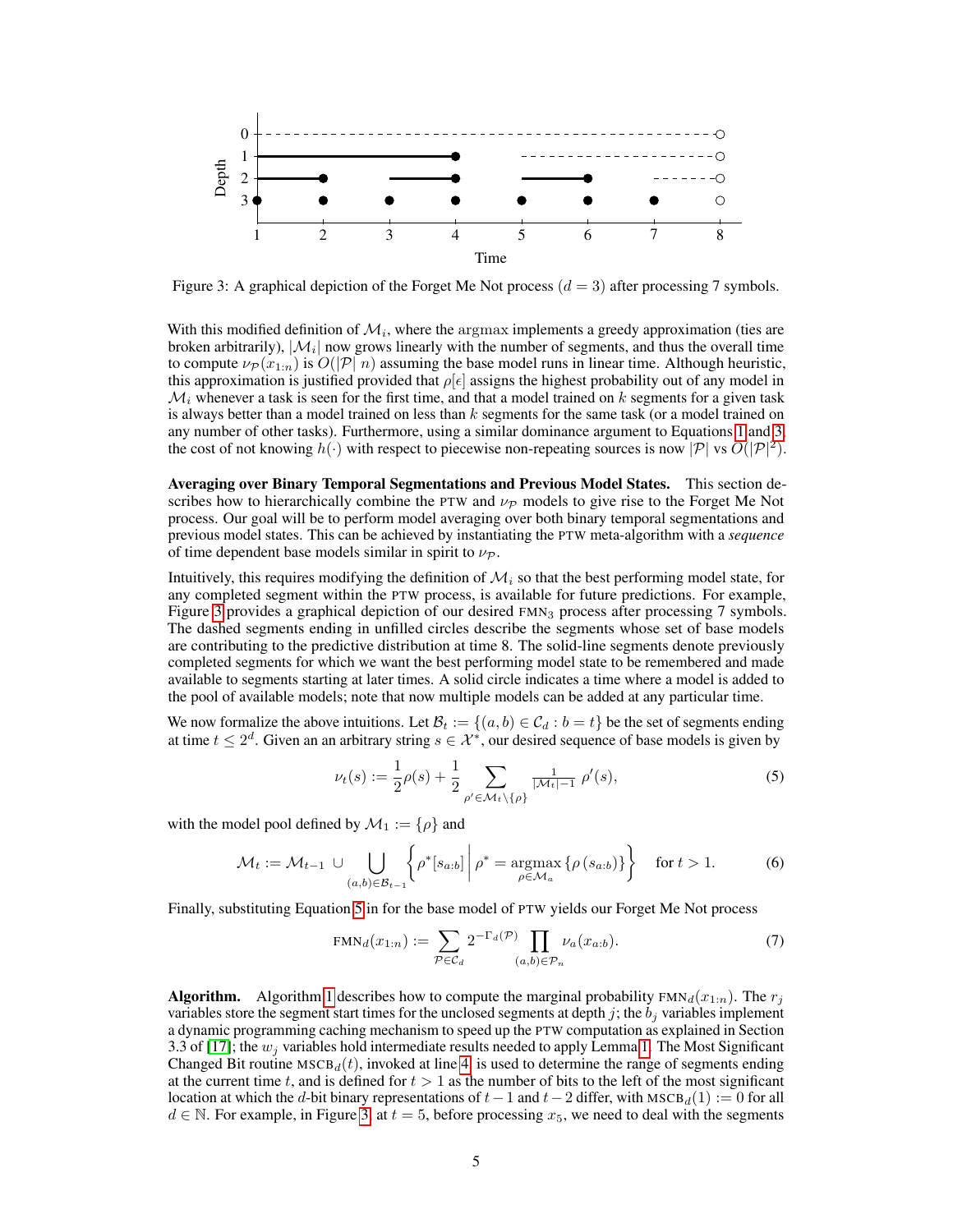**Algorithm 1** FORGET-ME-NOT -  $\text{FMN}_d(x_{1:n})$ 

```
Require: A depth parameter d \in \mathbb{N}, and a base probabilistic model \rhoRequire: A data sequence x_{1:n} \in \mathcal{X}^n satisfying n \leq 2^d1: b_j \leftarrow 1, w_j \leftarrow 1, r_j \leftarrow 1, for 0 \leq j \leq d2: \mathcal{M} \leftarrow \{\rho\}3: for t = 1 to n do
 4: i \leftarrow \text{MSCB}_d(t)5: b_i \leftarrow w_{i+1}6: for j = i + 1 to d do
 7: M \leftarrow \text{UPDATEMODELPool}(\nu_{r_j}, x_{r_j:t-1})8: w_j \leftarrow 1, b_j \leftarrow 1, r_j \leftarrow t9: end for
10: w_d \leftarrow \nu_{r_d}(x_{r_d:t})11: for i = d - 1 to 0 do
12: w_i \leftarrow \frac{1}{2} \nu_{r_i}(x_{r_i:t}) + \frac{1}{2} w_{i+1} b_i13: end for
14: end for
15: return w_0
```
 $(1, 4), (3, 4), (4, 4)$  finishing. The method UPDATEMODELPOOL applies Equation 6 to remember the best performing model in the mixture  $\nu_{r_j}$  on the completed segment  $(r_j, t-1)$ . Lines 11 to 13 invoke Lemma 1 from bottom-up, to compute the desired marginal probability  $FMN_d(x_{1:n}) = w_0$ .

(*Space and Time Overhead*) Under the assumption that each base model conditional probability can be obtained in  $O(1)$  time, the time complexity to process a sequence of length n is  $O(nk \log n)$ , where k is an upper bound on  $|\mathcal{M}|$ . The n log n factor is due to the number of iterations in the inner loops on Lines 6 to 9 and Lines 11 to 13 being upper bounded by  $d + 1$ . The k factor is due to the cost of maintaining the  $v_t$  terms for the segments which have not yet closed. An upper bound on  $k$ can be obtained from inspection of Figure 3, where if we set  $n = 2<sup>d</sup>$ , we have that the number of completed segments is given by  $\sum_{i=0}^{d} 2^{i} = 2^{d+1} - 1 = 2n + 1 = O(n)$ ; thus the time complexity is  $O(n^2 \log n)$ . The space overhead is  $O(k \log n)$ , due to the  $O(\log n)$  instances of Equation 5.

(*Complexity Reducing Operations*) For many applications of interest, a running time of  $O(n^2 \log n)$ is unacceptable. A workaround is to fix k in advance and use a model replacement strategy that enforces  $|M| \leq k$  via a modified UPDATEMODELPOOL routine; this reduces the time complexity to  $O(nk \log n)$ . We found the following heuristic scheme to be effective in practice: when a segment  $(a, b)$  closes, the best performing model  $\rho^* \in \mathcal{M}_a$  for this segment is identified. Now, 1) letting  $y_{\rho^*}$ denote a uniform sub-sample of the data used to train  $\rho^*$ , if  $\log \rho^* [x_{a:b}] (y_{\rho^*}) - \log \rho^* (y_{\rho^*}) > \alpha$ then *replace*  $\rho^*$  with  $\rho^*[x_{a:b}]$  in M; else 2) if a uniform Bayes mixture  $\xi$  over M assigns sufficiently higher probability to a uniform sub-sample s of  $x_{a:b}$  than  $\rho^*$  does, that is  $\log \xi(s) - \log \rho^*(s) > \beta$ , then leave M unchanged; else 3) add  $\rho^*[x_{a:b}]$  to M; if  $|M| > k$ , remove the oldest model in M. This requires choosing hyperparameters  $\alpha, \beta \in \mathbb{R}$  and appropriate constant sub-sample sizes. Step 1 avoids adding multiple models for the same task; Step 2 avoids adding a redundant model to the model pool. Note that the per model and per segment sub-samples can be efficiently maintained online using reservoir sampling [19]. As a further complexity reducing operation, one can skip calls to UPDATEMODELPOOL unless  $(b - a + 1) \ge 2^c$  for some  $c < d$ .

(*Strongly Online Prediction*) A strongly online FMN process, where one does not need to fix a d in advance such that  $n \leq 2^d$ , can be obtained by defining  $\text{FMN}(x_{1:n}) := \prod_{i=1}^n \text{FMN}_{\lceil \log i \rceil}(x_i \mid x_{\leq i})$ , and efficiently computed in the same manner as for PTW, with a similar loss bound  $-\log FMN(x_{1:n})$  $-\log FMN_d(x_{1:n}) + \log n(\log 3 - 1)$  following trivially from Theorem 2 in [17].

Theoretical properties. We now show that the Forget Me Not process is competitive with any piecewise stationary source, provided the base model enjoys sufficiently strong regret guarantees on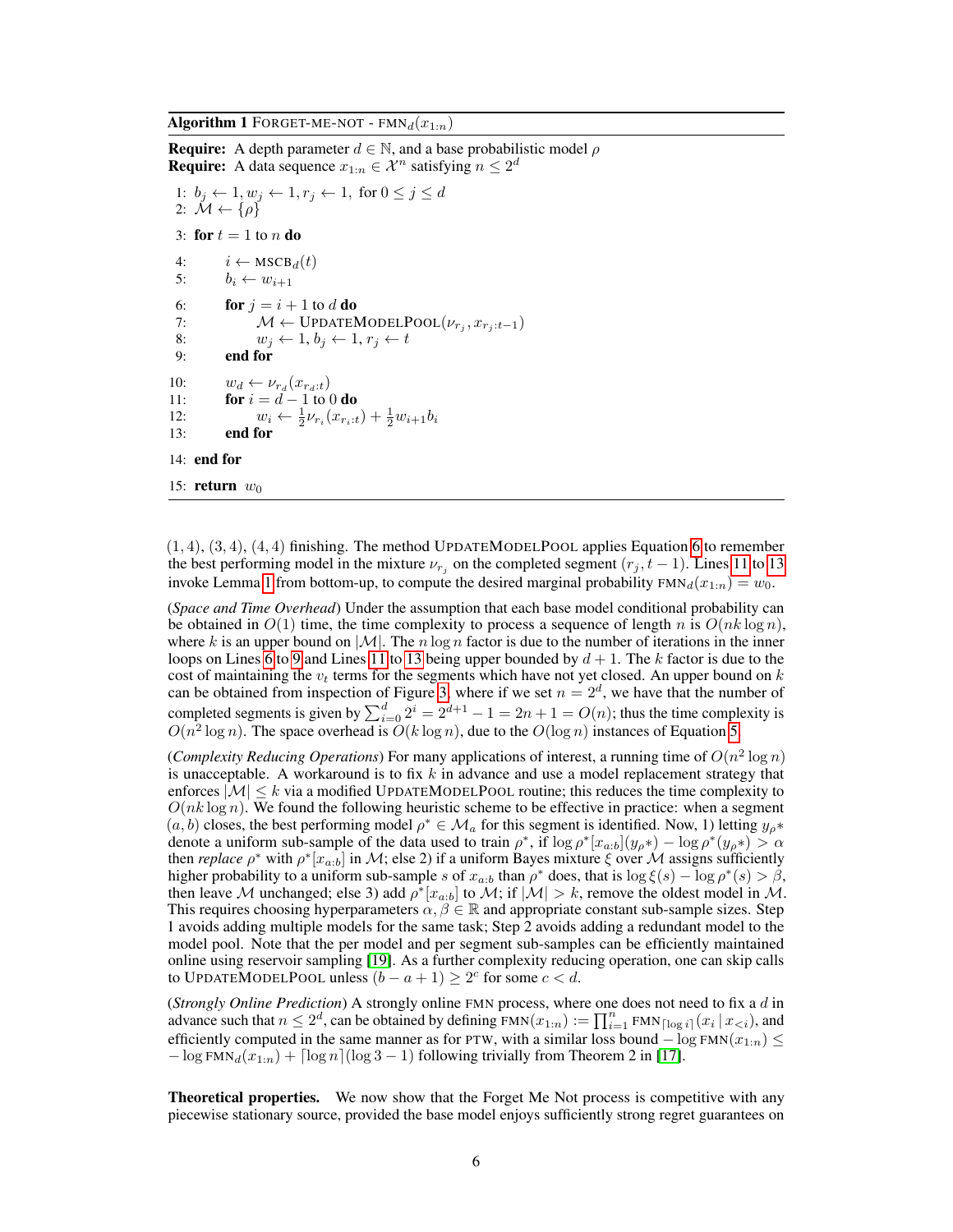non-piecewise sources. Note that provided  $c = 0$ , Proposition 1 also holds when the complexity reducing operations are used. While the following regret bound is of the same asymptotic order as PTW for piecewise stationary sources, note that it is no tighter for sources that repeat; we will later explore the advantage of the FMN process on repeating sources experimentally.

**Proposition 1.** *For all*  $n \in \mathbb{N}$ *, using* FMN *with*  $d = \lceil \log n \rceil$  *and a base model ρ whose redundancy is upper bounded by a non-negative, monotonically non-decreasing, concave function*  $q : \mathbb{N} \to \mathbb{R}$ *with*  $g(0) = 0$  *on some class*  $\mathcal G$  *of bounded memory data generating sources, the regret* 

$$
\log \left(\frac{\mu^h_{\mathcal{P}}(x_{1:n})}{\text{FMN}_d(x_{1:n})}\right) \leq 2|\mathcal{P}_n| \left(\left\lceil \log n \right\rceil + 1 \right) + |\mathcal{P}_n| \, g\left(\left\lceil \frac{n}{|\mathcal{P}_n| \left(\left\lceil \log n \right\rceil + 1\right)}\right\rceil \right) \left(\left\lceil \log n \right\rceil + 1 \right) + |\mathcal{P}_n|,
$$

*where* µ *is a piecewise stationary data generating source, and the data in each of the stationary regions*  $P \in \mathcal{T}_n$  *is distributed according to some source in G.* 

*Proof.* First observe that for all  $x_{1:n} \in \mathcal{X}^n$  we can lower bound the probability

$$
\text{FMN}_d(x_{1:n}) = \sum_{\mathcal{P} \in \mathcal{C}_d} 2^{-\Gamma_d(\mathcal{P})} \prod_{(a,b) \in \mathcal{P}_n} \nu_a(x_{a:b}) \ge \sum_{\mathcal{P} \in \mathcal{C}_d} 2^{-\Gamma_d(\mathcal{P})} \prod_{(a,b) \in \mathcal{P}_n} \frac{1}{2} \rho(x_{a:b})
$$
  
=  $2^{-|\mathcal{P}_n|} \sum_{\mathcal{P} \in \mathcal{C}_d} 2^{-\Gamma_d(\mathcal{P})} \prod_{(a,b) \in \mathcal{P}_n} \rho(x_{a:b}) = 2^{-|\mathcal{P}_n|} \text{PTW}_d(x_{1:n}).$ 

Hence we have that  $-\log \text{FMN}_d(x_{1:n}) \leq |\mathcal{P}| - \log \text{FTW}_d(x_{1:n})$ . The proof is completed by using Theorem 1 from [17] to upper bound  $-\log PTW_d(\mathbf{x}_{1:n}).$ П

## 4 Experimental Results

We now report some experimental results with the FMN algorithm across three test domains. The first two domains, *The Mysterious Bag of Coins* and *A Fistful of Digits*, are repeating sequence prediction tasks. The final domain, *Continual Atari 2600 Task Identification*, is a video stream of game-play from a collection of Atari games provided by the ALE [2] framework; here we qualitatively assess the capabilities of the FMN process to provide meaningful task labels online from high dimensional input.

Domain Description. (*Mysterious Bag of Coins*) Our first domain is a sequence prediction game involving a predictor, an opponent and a bag of  $m$  biased coins. Flipping the *i*th coin involves sampling a value from a parametrized Bernoulli distribution  $\mathcal{B}(\theta_i)$ , with  $\theta_i \in [0,1]$  for  $1 \leq i \leq m$ . The predictor knows neither how many coins are in the bag, nor the value of the  $\theta_i$  parameters. The data is generated by having the opponent flip a single coin (the choice of which is hidden from the predictor) drawn uniformly from the bag for  $X \sim \mathcal{G}(0.005)$  flips, and repeating, where  $\mathcal{G}(\theta)$  denotes the geometric distribution with success probability  $\theta$ . At each time step t, the predictor outputs a distribution  $\rho_t$  :  $\{0,1\} \rightarrow [0,1]$ , and suffers an instantaneous loss of  $\ell_t(x_t) := -\log \rho_t(x_t)$ . Here we test whether the FMN process can robustly identify change points, and exploit the knowledge that some segments of data appear to be similarly distributed.

(*A Fistful of Digits*) The second test domain uses a similar setup to The Mysterious Bag of Coins, except that now each observation is a 28x28 binary image taken from the MNIST [15] data set. We partitioned the MNIST data into  $m = 10$  classes, one for each distinct digit, which we used to derive ten digit-specific empirical distributions. After picking a digit class, a random number  $Y = 200 + X \sim \mathcal{G}(0.01)$  of examples are sampled (with replacement) from the associated empirical distribution, before repeating the digit selection and generation process. Similar to before, the predictor is required to output a distribution  $\rho_t: \{0,1\}^{28 \times 28} \to [0,1]$  over the possible outcomes, suffering an instantaneous loss of  $\ell_t(x_t) := -\log \rho_t(x_t)$  at each time step.

(*Continual Atari 2600 Task Identification*) Our third domain consists of a sequence of sampled Atari 2600 frames. Each frame has been downsampled to a  $28 \times 28$  resolution and a 3 bit color space for reasons of computational efficiency. The sequence of frames is generated by first picking a game uniformly at random from a set of 45 Atari games (for which a game-specific DQN [16] policy is available), and then generating a random number  $Y = 200 + X$  of frames, where  $X \sim \mathcal{G}(0.005)$ . Each action is chosen by the relevant game specific DQN controller, which uses an epsilon-greedy policy. Once Y frames have been generated, the process is then repeated.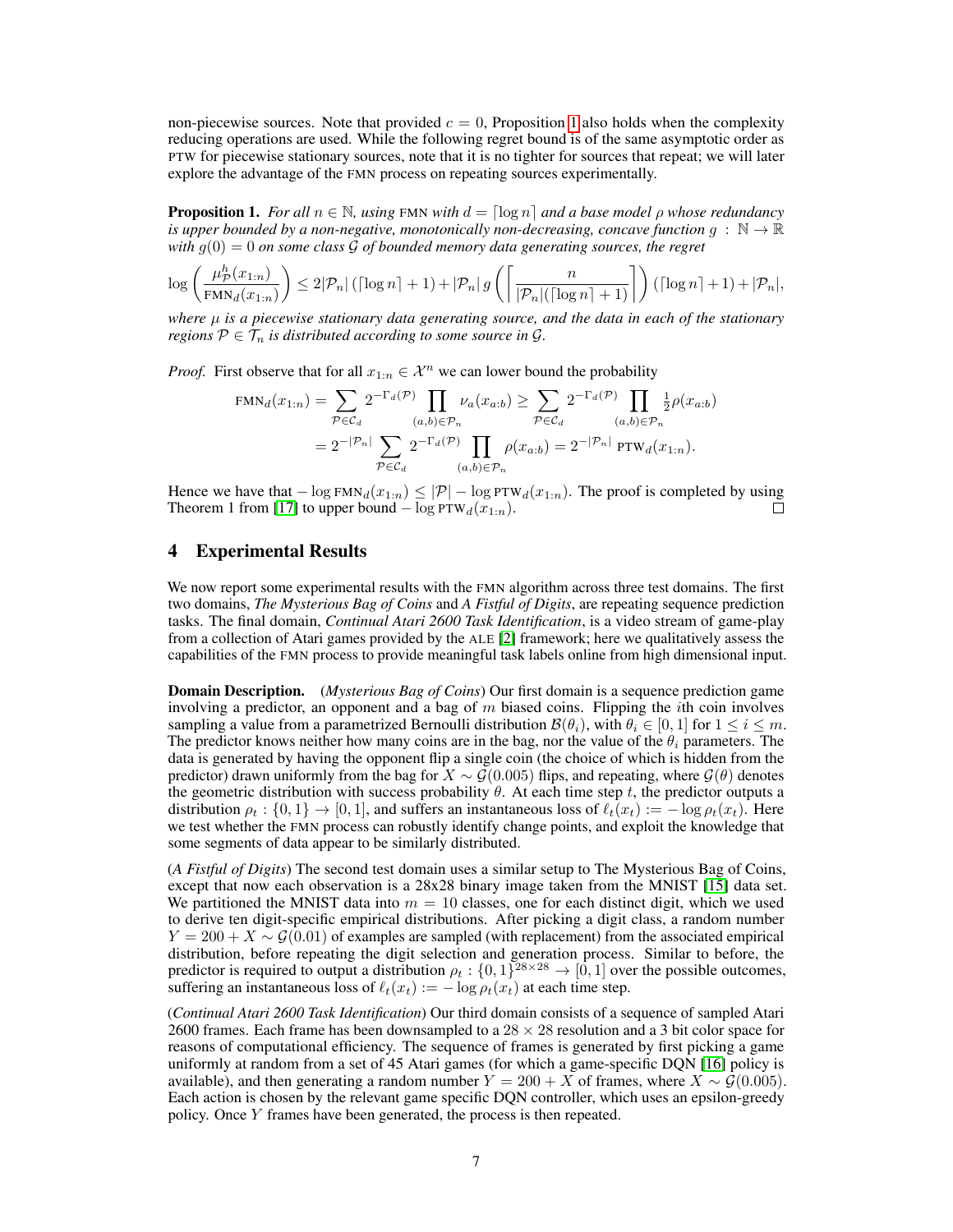| <b>Algorithm</b> | <b>Average Cumulative Regret</b> | <b>Algorithm</b> | Average Per Digit Loss |
|------------------|----------------------------------|------------------|------------------------|
| KТ               | $783.86 \pm 7.79$                | <b>MADE</b>      | $94.08 \pm 0.05$       |
| $PTW + KT$       | $157.19 \pm 0.77$                | $PTW + MAPE$     | $94.08 \pm 0.05$       |
| $FMN + KT$       | $148.43 \pm 0.75$                | $FMN + MADE$     | $86.12 + 0.28$         |
| $FMN^* + KT$     | $147.75 + 0.74$                  | Oracle           | $82.81 + 0.06$         |

Figure 4: (Left) Results on the Mysterious Bag of Coins; (Right) Results on a Fistful of Digits.

Results. We now describe our experimental setup and results. The following base models were chosen for each test domain: for the Mysterious Bag of Coins (MBOC), we used the KT-estimator [13], a beta-binomial model; for A Fistful of Digits (FOD), we used MADE [9], a recently introduced, general purpose neural density estimator, with 500 hidden units, trained online using ADAGRAD [8] with a learning rate of 0.1; MADE was also the base model for the Continual Atari task, but here a smaller network consisting of 50 neurons was used for reasons of computational efficiency.

*(Sequence Prediction)* For each domain, we compared the performance of the base model, the base model combined with PTW and the base model combined with the FMN process. We also report the performance relative to a domain specific oracle: for the MBOC domain, the oracle is the true data generating source, which has the (unfair) advantage of knowing the location of all potential change-points and task-specific data generating distributions; for the FOD domain, we trained a class conditional MADE model for each digit offline, and applied the relevant task-specific model to each segment. Regret is reported for MBOC since we know the true data generating source, whereas loss is reported for FOD. All results are reported in nats. The sequence length and number of repeated runs for MBOC and FOD was  $5k/10k$  and  $2^{21}/64$  respectively. For the MBOC experiment we set  $m = 7$  and generated each  $\theta_i$  uniformly at random. Our sequence prediction results for each domain are summarized in Figure 4, with 95% confidence intervals provided. Here FMN<sup>∗</sup> denotes the Forget-me-not algorithm *without* the complexity reducing techniques previously described (these results are only feasible to produce on MBOC). For the FMN results, the MBOC hyper-parameters are  $k = 15, \alpha = 0, \beta = 0, c = 4$  and sub-sample sizes of 100; the FOD hyper-parameters are  $k = 30, \alpha = 0.2, \beta = 0.06, c = 4$  with sub-sample sizes of 10. Here we see a clear advantage to using the FMN process compared with PTW, and that no significant performance is lost by using the low complexity version of the algorithm.

Digging a bit deeper, it is interesting to note the inability of PTW to improve upon the performance of the base model on FOD. This is in contrast to the FMN process, whose ability to remember previous model states allows it to, over time, develop specialized models across digit specific data from multiple segments, even in the case where the base model can be relatively slow to adapt online. The reverse effect occurs in MBOC, where both FMN and PTW provide a large improvement over the performance of the base model. The advantage of being able to remember is much smaller here due to the speed at which the KT base model can learn, although not insignificant. It is also worth noting that a performance improvement is obtained even though each individual observation is by itself not informative; the FMN process is exploiting the statistical similarity of the outcomes across time.

*(Online Task Identification)* A video demonstrating real-time segmentation of Atari frames can be found at: <http://tinyurl.com/FMNVideo>. Here we see that the (low complexity) FMN quickly learns 45 game specific models, and performs an excellent job of routing experience to the appropriate model. These results provide evidence that this technique can scale to long, high dimensional input sequences using state of the art density models.

# 5 Conclusion

We introduced the Forget-me-not Process, an efficient, non-parametric meta-algorithm for online probabilistic sequence prediction and task-segmentation for piecewise stationary, repeating sources. We provided regret guarantees with respect to piecewise stationary data sources under the logarithmic loss, and validated the method empirically across a range of sequence prediction and task identification problems. For future work, it would be interesting to see whether a single Multiple Model-based Reinforcement Learning [7] agent could be constructed using the Forget-me-not process for task identification. Alternatively, the FMN process could be used to augment the conditional state density models used for value estimation in [18]. Such systems would have the potential to be able to learn to *simultaneously* play many different Atari games from a single stream of experience, as opposed to previous efforts [16, 18] where game specific controllers were learnt independently.